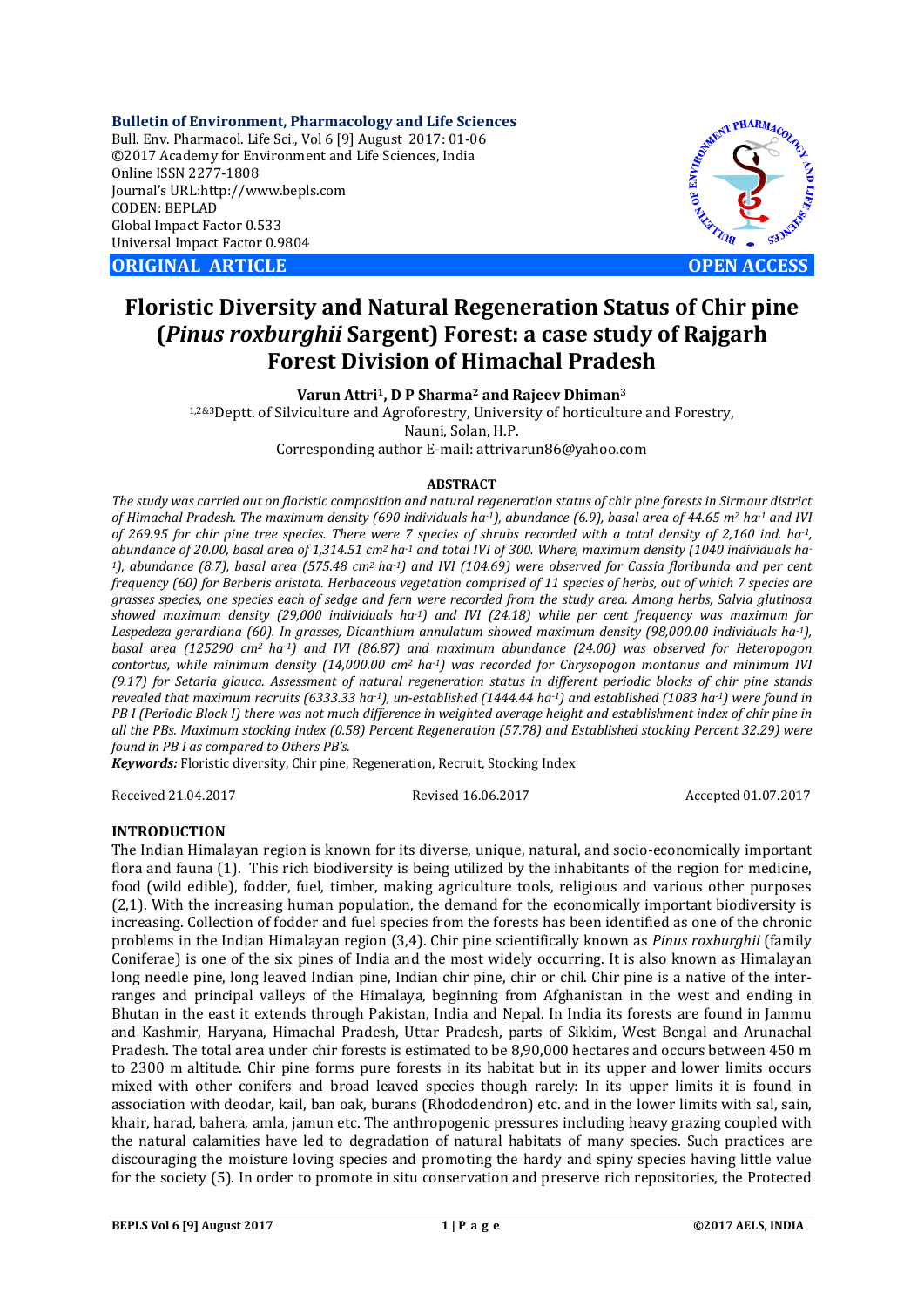Area Network (PAN) programmed was initiated in India (6). Over 105 protected areas have been identified and established across the Himalayas, covering over 6 per cent of total geographical area of region (7). One of the foundations for conservation of biological diversity in forest landscapes is understanding and managing the disturbances regimes of a landscape under past natural and semi natural condition (8). The communities always experience fluctuations driven by season and long term changes that leads to expansion of dominant species and further decline in species richness (9,10) and these dominant species exert controlling effects on the fitness of their under storey vegetation. This loss of biodiversity and changing pattern of vegetation has necessitated assessing the vegetation composition and regeneration pattern of tree species of the region and prioritizing habitats, communities and species for conservation. Regeneration of any species holds its importance for the perpetuation of the forests which are so essential for the existence of human life on one hand and practice of scientific forestry on the other and is generally considered in a particular area in terms of recruits, seedlings, saplings, etc. The regeneration survey is important in scientific forestry and is generally carried out with a view to compare natural regeneration in any regeneration area and to prepare a stock map of an area proposed to be regenerated and to prescribe silvicultural treatment for various parts on the basis of status of regeneration in them.

## **MATERIAL AND METHODS**

## **Study area**

The study was carried out in Rajgarh Division of Sirmaur district of Himachal Pradesh, which is located between 30° 38'40" to 31° 1'14" N latitude and 77° 01' 5" to 77° 26' 13"E longitude, at elevation from 540 m to 3500 m amsl, covering an area of about 82002 (Fig 1).



**Fig. 1: Map of the study area**

 $77.1507$ 

77'25'30"E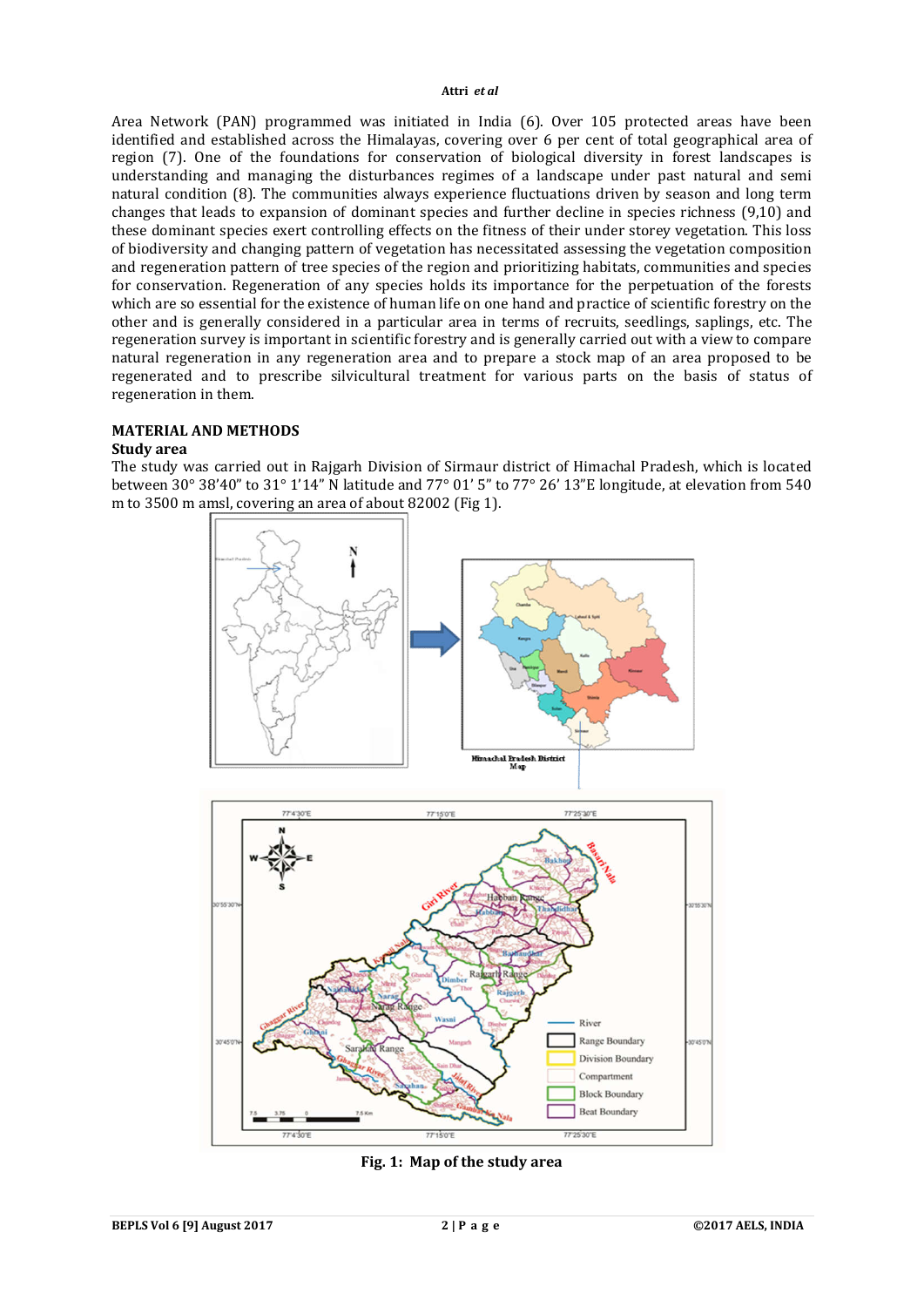# **Floristic diversity**

In chir pine forest community type, 10 quadrates of 10 m X 10 m (100 m<sup>2</sup>) size were randomly laid to study tree species. The tree species includes all the saplings, poles and trees present in the study area. The shrub and herbaceous species were studied by laying 10 quadrates randomly in each forest community type. In each quadrate, a sub-quadrate of 5m X 5m (25 m2) size for shrubs and a sub-quadrate of 1m X 1m (1 m2) for herbaceous vegetation were selected.

Density of trees was calculated by counting trees in each sample plot. Basal area of each tree in the sample plot was determined by tree calliper or tap. Density of shrubs was calculated by counted plants of different species in each sub-plot. The basal area of shrub was calculated by using digital calliper. While in case of herbaceous vegetation, from each quadrate was segregated species wise and identified. The help of herbarium in then university, experts, FRI Dehradun, journals and research books was taken to identify them. Each species was analyzed quantitatively for various parameters viz., basal area, density and frequency. The field work was carried out within two years from 2013 to 2015. In the first year, floristic composition of major forest community, identification of plant sample, regeneration survey and collection of soil samples was done (2013-14) and soil analysis was done in 2014-2015, in the Silviculture laboratory of the Department of Silviculture and Agroforestry (Solan). The parameters studied are *Basal Area, Abundance (AB), Per cent frequency, Density (D) and Importance value index (IVI).*

## *Regeneration Survey*

The observations were recorded for *Pinus roxburghii*. It is stated that 2500 established plants per hectare were desired to express satisfactory regeneration. The quadrate was considered fully stocked when it contained one established plant (11).

The systematic survey was carried out in each Periodic Block, The quadrate of size 2 x 2m in each sampling unit (having 3 recording units each) were laid out for regeneration study. The survey was conducted for recruits (r), which may be defined as current years seedlings, unestablished regeneration (u) seedling other than recruits which have not established by not achieving establishment height of 2 m, here 4 unestablished plants were taken equivalent to one established plant and established regeneration (e) having height more than 2 m (12). The data thus collected was analyzed using formulae given by Chacko (11) as follows:

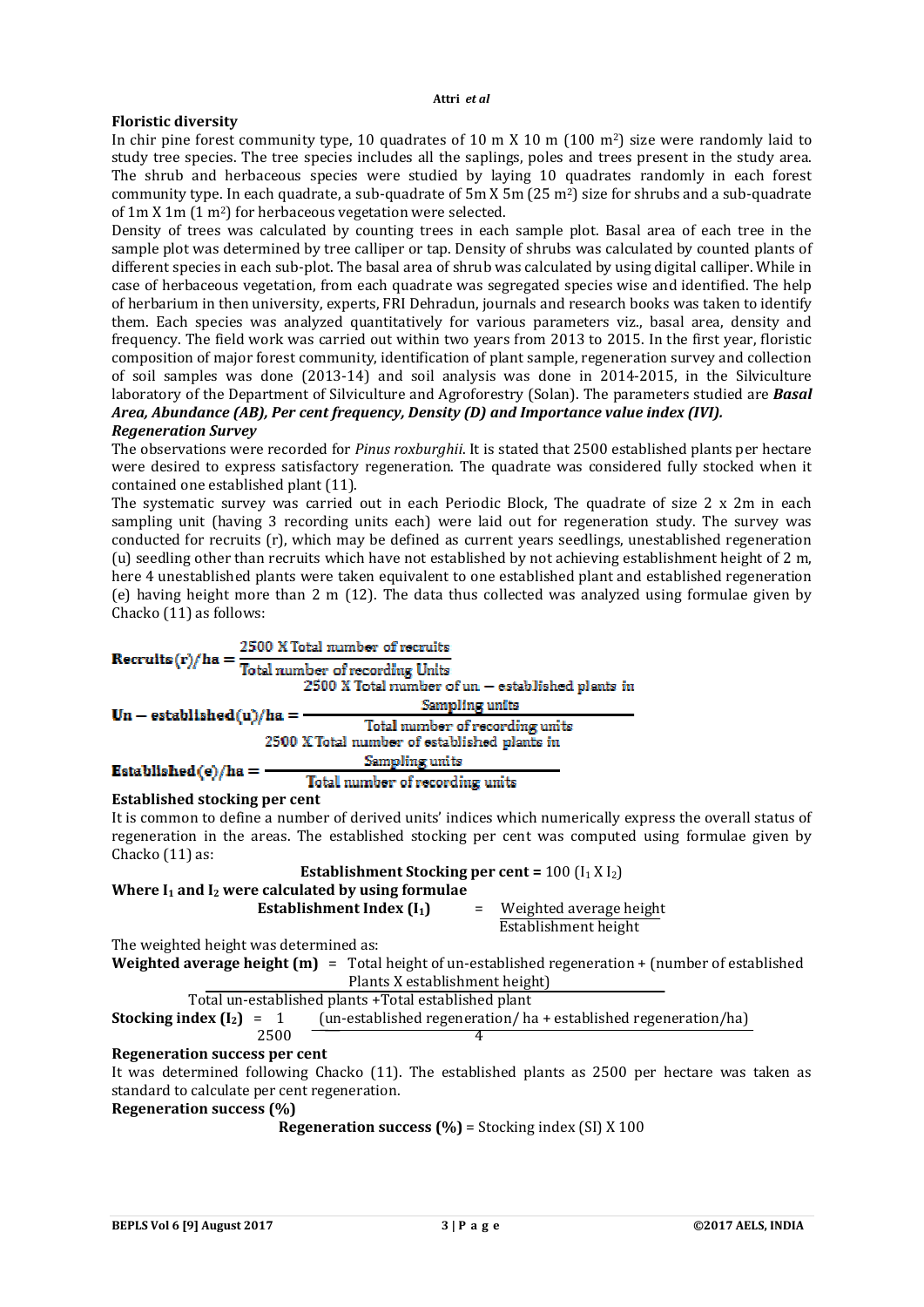## **RESULTS AND DISSCUSSION**

The major forest communities that existed in the Rajgarh forest division are *Abies pindrow, Cedrus deodara, Picia smithiana, Pinus roxburghii, Pinus wallichiana, Acacia catechu, Dalbergia sissoo, Pyrus pashia and Quercus leucotricophora*. The *Pinus roxburghii* was studied under the present study.

The Chir forest community that was comprised of Chir and Kainth reported a total density of 740 individuals ha-1, abundance of 7.40, basal area of 44.65m2 ha-1, per cent frequency of 130 and IVI of 300 (Table 4). Chir showed maximum density (690 individuals ha<sup>-1</sup>), abundance (6.9), basal area of 44.65 m<sup>2</sup> ha<sup>-1</sup>, per cent frequency of 100 and IVI of 269.95.

| Table 1: Density, Basal area, Per cent frequency and IVI of Trees and Shrubs in Chir Forest |
|---------------------------------------------------------------------------------------------|
| community                                                                                   |

| Sr. No                  |            | <b>Floristic composition of Chir forest community</b> |                                            |                       |                                                                                      |                          |            |
|-------------------------|------------|-------------------------------------------------------|--------------------------------------------|-----------------------|--------------------------------------------------------------------------------------|--------------------------|------------|
|                         | S<br>Ë     | <b>Chir Forest</b>                                    | Density<br>(individuals ha <sup>-1</sup> ) | <b>Abundance (AB)</b> | <b>Basal</b> area<br>$(m^2 ha^{-1})$                                                 | <b>Percent frequency</b> | <b>IVI</b> |
| $\mathbf{1}$            | н          | Chir                                                  | 690                                        | 6.9                   | 44.56                                                                                | 100                      | 269.95     |
| $\mathbf{2}$            |            | kainth                                                | 50                                         | 0.5                   | 0.09                                                                                 | 30                       | 29.86      |
| <b>Total</b>            |            |                                                       | 740                                        | 7.4                   | 44.65                                                                                | 130                      | 300        |
| Sr. No                  | S.<br>hrub | <b>Shrubs</b>                                         | $ha^{-1}$                                  |                       | <b>Density (individuals Abundance (AB)</b> Basal area $(cm2 ha-1)$ Percent frequency |                          | <b>IVI</b> |
| $\mathbf{1}$            |            | Berberis aristata                                     | 160                                        | 0.7                   | 132.73                                                                               | 60                       | 44.64      |
| $\mathbf{2}$            |            | Cassia floribunda                                     | 1040                                       | 8.7                   | 575.48                                                                               | 30                       | 104.69     |
| 3                       |            | Coriaria nepalensis                                   | 280                                        | 3.5                   | 118.84                                                                               | 20                       | 30.86      |
| $\overline{\mathbf{4}}$ |            | $\overline{\bullet}$ Meriandra strolibifera           | 80                                         | 2                     | 31.59                                                                                | 10                       | 10.58      |
| 5                       |            | Rubus ellipticus                                      | 200                                        | $\mathbf{1}$          | 190.15                                                                               | 50                       | 46.28      |
| 6                       |            | Woodfordia fruticosa                                  | 320                                        | 2.7                   | 181.24                                                                               | 30                       | 41.97      |
| 7                       |            | Ziziphus mauritiana                                   | 80                                         | 1.5                   | 84.48                                                                                | 20                       | 20.97      |
|                         |            | <b>Total</b>                                          | 2.160.00                                   | 20.00                 | 1,314.51                                                                             | 220.00                   | 300.00     |

# **Table 2: Density, Basal area, Per cent frequency and IVI of Herbs in Chir Forest Community**

| $Sr$ . No    |         | Herbs/Grass/Ferns/Climber | <b>Density</b>                  |        | Abundance (AB) Basal Area (cm <sup>2</sup> ha <sup>-1)</sup> Per cent Frequency |        | IVI    |
|--------------|---------|---------------------------|---------------------------------|--------|---------------------------------------------------------------------------------|--------|--------|
|              |         |                           | (individuals ha <sup>-1</sup> ) |        |                                                                                 |        |        |
| $\mathbf{1}$ |         | Anaphalis busua           | 5,000.00                        | 5.00   | 700                                                                             | 10     | 3.40   |
| 2            |         | Argemone mexicana         | 6,000.00                        | 6.00   | 1270                                                                            | 10     | 11.96  |
| 3            |         | Asclepias curassavica     | 21,000.00                       | 7.00   | 7090                                                                            | 30     | 13.68  |
| 4            |         | Bidens pilosa             | 13,000.00                       | 6.50   | 2010                                                                            | 20     | 7.80   |
| 5            |         | Cassia mimosoides         | 7.000.00                        | 1.75   | 1350                                                                            | 40     | 9.72   |
| 6            | Herbs   | Cincus argyracanthus      | 6.000.00                        | 6.00   | 700                                                                             | 10     | 3.66   |
| 7            |         | Commelina obliqua         | 8,000.00                        | 4.00   | 310                                                                             | 20     | 5.87   |
| 8            |         | Justicia simplex          | 19,000.00                       | 6.33   | 3980                                                                            | 30     | 3.88   |
| 9            |         | Lespedeza gerardiana      | 21,000.00                       | 3.50   | 9200                                                                            | 60     | 20.06  |
| 10           |         | Salvia glutinosa          | 29.000.00                       | 7.25   | 24020                                                                           | 40     | 24.18  |
| 11           |         | Verbascum thapsus         | 4.000.00                        | 2.00   | 820                                                                             | 20     | 5.04   |
| 12           |         | Apluda mutica             | 35.000.00                       | 8.75   | 27010                                                                           | 40     | 26.88  |
| 13           |         | Avena fatua               | 24.000.00                       | 12.00  | 12390                                                                           | 20     | 14.66  |
| 14           |         | Cenchrus ciliaris         | 19,000.00                       | 9.50   | 5230                                                                            | 20     | 10.59  |
| 15           | Grasses | Chrysopogon montanus      | 14,000.00                       | 4.67   | 13210                                                                           | 30     | 14.28  |
| 16           |         | Dicanthium annulatum      | 98,000.00                       | 14.00  | 125290                                                                          | 70     | 86.87  |
| 17           |         | Heteropogon contortus     | 24,000.00                       | 24.00  | 16250                                                                           | 10     | 14.32  |
| 18           |         | Setaria glauca            | 15,000.00                       | 7.50   | 4200                                                                            | 20     | 9.17   |
| 19           |         | Carex nubigena            | 6,000.00                        | 6.00   | 130                                                                             | 10     | 3.43   |
|              | Sedge   |                           |                                 |        |                                                                                 |        |        |
|              |         |                           |                                 |        |                                                                                 |        |        |
| 20           |         | Woodsia elongata          | 18,000.00                       | 6.00   | 1040                                                                            | 30     | 10.55  |
|              | Fern    |                           |                                 |        |                                                                                 |        |        |
|              |         |                           |                                 |        |                                                                                 |        |        |
|              |         | <b>TOTAL</b>              | 392,000.00                      | 147.75 | 256,200.00                                                                      | 540.00 | 300.00 |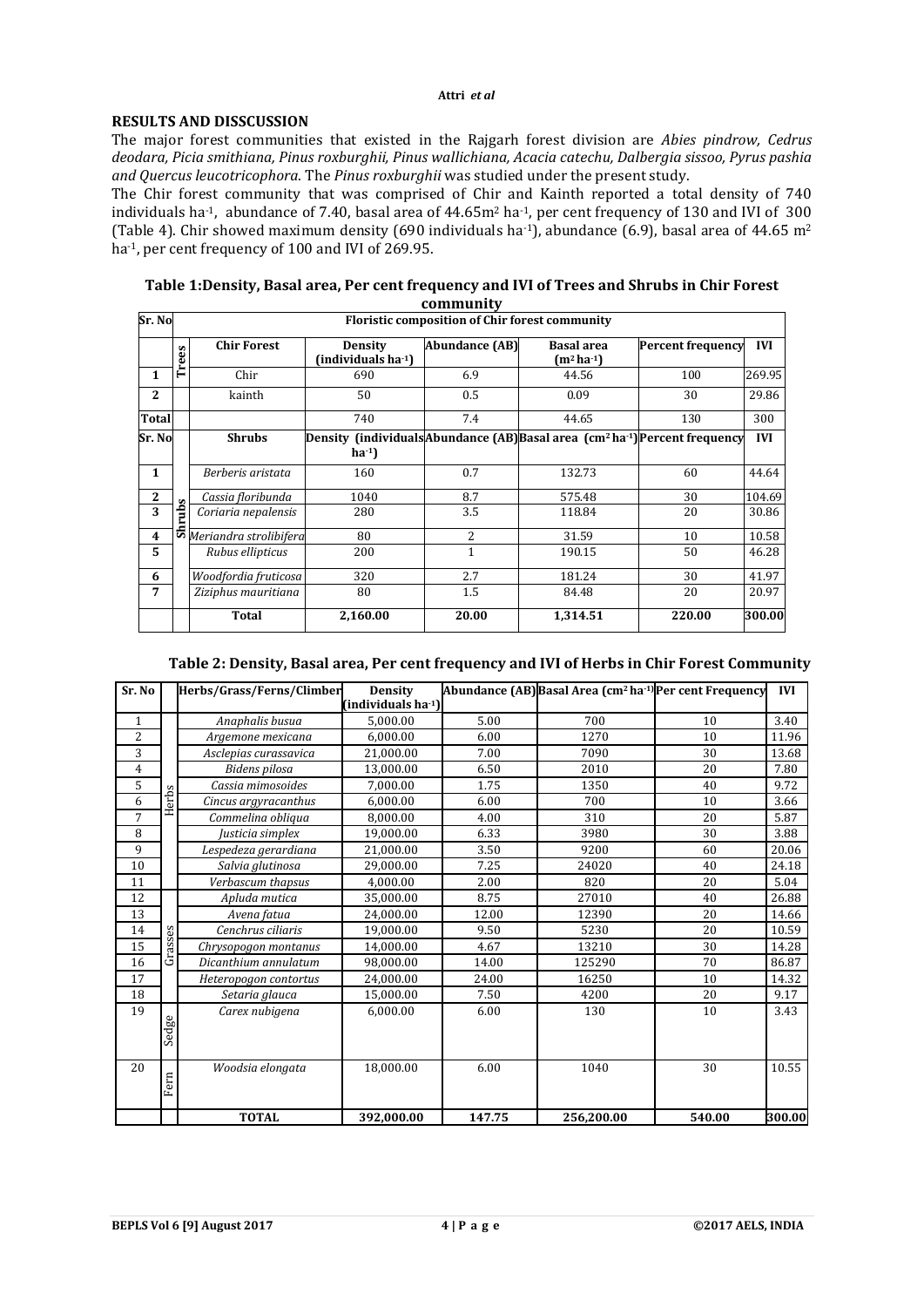| Periodic<br><b>Blocks</b> | Recruits/ha | Un<br><b>Established</b><br>/ha | <b>Established</b><br>/ha | Weighted<br>average<br>height | Establishment<br>Index<br>$(I_1)$ | <b>Stocking</b><br>Index(<br>$I_2$ | Per cent<br>Regeneration | Established<br><b>Stocking</b><br>Per cent |
|---------------------------|-------------|---------------------------------|---------------------------|-------------------------------|-----------------------------------|------------------------------------|--------------------------|--------------------------------------------|
| <b>PBI</b>                | 6333.33     | 1444.44                         | 1083.33                   | 1.26                          | 0.63                              | 0.58                               | 57.78                    | 37.29                                      |
| <b>PBII</b>               | 2305.56     | 666.67                          | 444.44                    | 1.25                          | 0.63                              | 0.24                               | 24.44                    | 14.95                                      |
| <b>PB III</b>             | 1944.44     | 666.67                          | 305.56                    | 1.15                          | 0.57                              | 0.19                               | 18.89                    | 11.12                                      |
| <b>PBIV</b>               | 2666.67     | 916.67                          | 611.11                    | 1.23                          | 0.62                              | 0.34                               | 33.61                    | 20.42                                      |

**Table 3: Regeneration status of Chir pine under different Periodic Blocks**

There were 7 species of shrubs which reported a total density of 2,160 individuals ha<sup>-1</sup>, abundance of 20.00, basal area of 1,314.51cm2 ha-1, per cent frequency of 220 and total IVI of 300 (Table 4). A maximum values for density (1040 individuals ha<sup>-1</sup>), abundance (8.7), basal area (575.48 cm<sup>2</sup> ha<sup>-1</sup>) and IVI (104.69) was observed in case of *Cassia floribunda* whereas, and per cent frequency (60) was recorded maximum for *Berberis aristata*. In contrary, a minimum density (80 individuals ha-1), basal area (31.59 cm2 ha-1), per cent frequency (10) and IVI (10.58) were observed in case of *Meriandra strolibifera* and abundance (1.5) in case of *Ziziphus mauritiana*.

Herbaceous vegetation was comprised of 11 species of herbs, 7 species of grasses, one species each of sedge and fern (Table 5). On the whole they resulted in a total density of 392,000.00 individuals ha-1, abundance of 147.75, basal area of 256,200.00 cm<sup>2</sup> ha<sup>-1</sup>, per cent frequency of 540.00 and IVI of 300. Among herbs, *Salvia glutinosa* showed maximum values for density (29,000 individuals ha-1) and IVI (24.18). Per cent frequency was noted maximum in case of *Lespedeza gerardiana* (60%). On the other hand, *Verbascum thapsus* showed minimum values for density (4,000 individuals ha-1), abundance (1.50). Whereas, basal area (310 cm2 ha-1) were minimum in case of *Commelina oblique* and IVI is minimum in case of *Anaphalis busua* (3.40). The results are in agreement with the findings of Singh and Gupta (13) and Devlal and Sharma (14), who has reported highest density for oak in various sites among all species. Mir et al. (15) has reported 240.74 individuals ha<sup>-1</sup>, 11.11-36.37 individuals ha<sup>-1</sup> and 236.37-333.33 individuals ha-1 at different sites for *Pinus roxburghii, Quercus leucotrichophora* and *Cedrus deodara*, respectively in Chaupal Forest Division of Himachal Pradesh. The results are in agreement Devlal and Sharma (16), that had shown dominance of oak in among other species along altitudinal gradient in the temperate forest of Narayanbagar of Chamoli district of Uttrakhand.

In grasses *Dicanthium annulatum* showed maximum values for density (98,000.00 individuals ha-1), basal area (125290 cm<sup>2</sup> ha<sup>-1</sup>), per cent frequency (70) and IVI (86.87) and maximum abundance (24.00) in case of *Heteropogon contortus* minimum values for density (14,000.00 cm2 ha-1) were noted in case of *Chrysopogon montanus* and minimum value of IVI (9.17) in case of *Setaria glauca*. There was one species each of sedge (*Carex nubigena*) and fern (*Woodsia elongata*). *Carex nubigena* had a density of 6,000 individuals ha<sup>-1</sup>, basal area of 130 cm<sup>2</sup> ha<sup>-1</sup>, abundance of 6.00, and per cent frequency of 10 and IVI of 3.43. Whereas, *Woodsia elongata* had a density of 18,000 individuals ha-1, basal area of 1040 cm2 ha-1, abundance of 6.00, per cent frequency of 30 and IVI of 10.55. However, Mir et al. (15) has reported a basal area of 34.07, 0.84-8.74 and 41.56-240, for *Pinus roxburghii, Quercus leucotrichophora and Cedrus deodara,* respectively in different sites of Chaupal Forest Division in Himachal Pradesh. This distribution pattern of basal area in different forest communities may be attributed to the dominance of one species over other species in their respective habitat. The lower density of shrubs in Chir forest community was reported by Kumar and Thakur (17) and Sharma (18) in Solan region in HP, Dangwal et al. (19) in Kashmir forests and Siddiqui et al. (20) in Pakistan forests.

# *Regeneration Assessment*

On the basis of primary data for recruits, un established and established regeneration of *Pinus roxburghii*  stands. Perusal of data presented in Table-3 revealed that maximum recruits ha<sup>-1</sup> (6333.33), unestablished (1444.44) and established ha<sup>-1</sup> (1083) were found in PB-I there was not much difference in weighted average height and establishment index of *Pinus roxburghii* in all the PBs. Maximum stocking index (0.58), Percent Regeneration (57.78) and Established stocking Percent (32.29) were found in PB-I as compared to Others PB's. This is due to the fact that PB-I consisted of areas which were to be regenerated. Whereas, in PB-IV, the plantation areas where the regeneration has come up and crop had reached in pole stage previously allotted to PB-I (21).

# **CONCLUSION**

In the present study, herb basal area, per cent frequency for herbaceous vegetation and Herb basal area in Chir forest community. Per cent frequency for herbaceous vegetation in Chir forest community which has